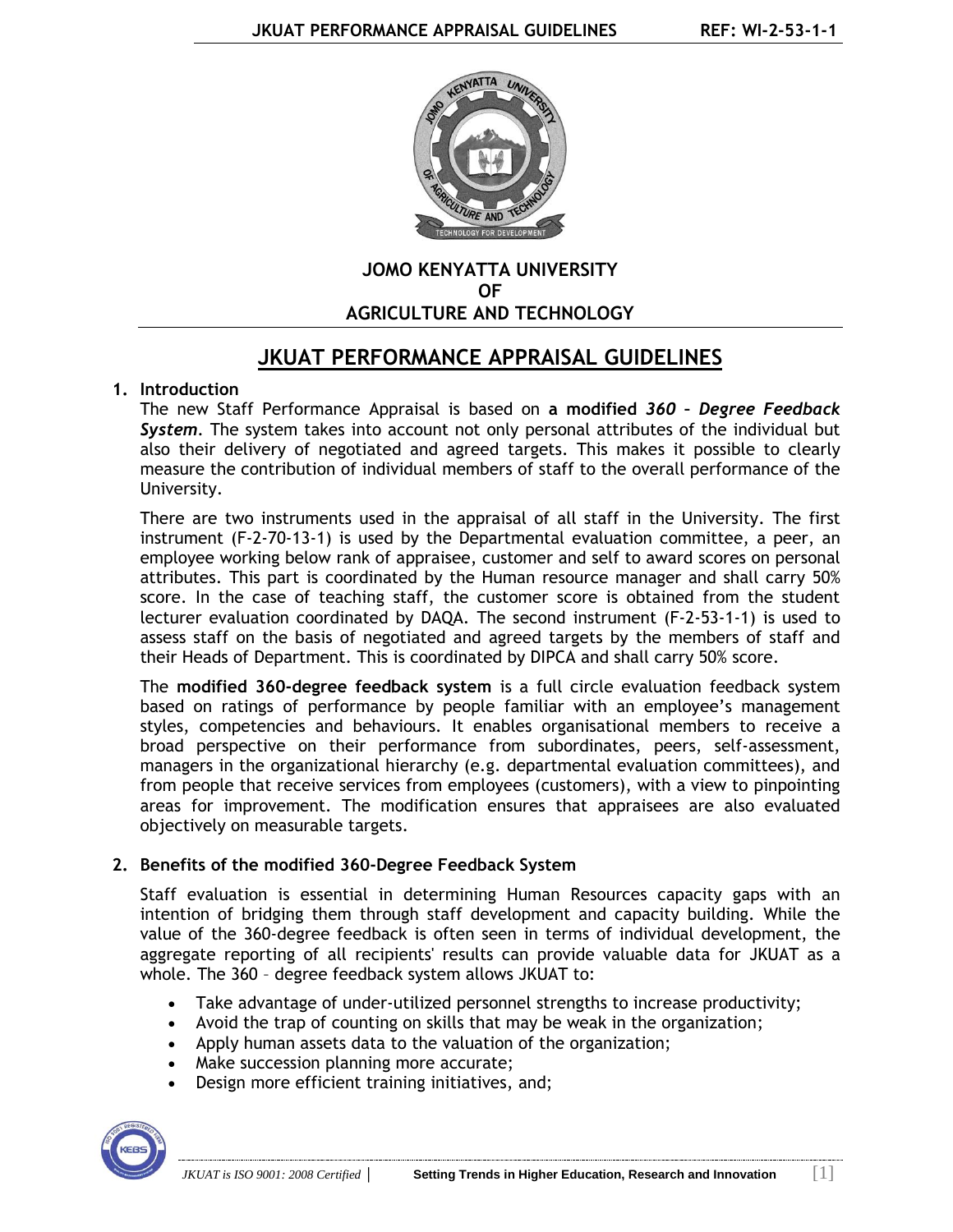• Support the organization in marketing the skills of its members;

The modification of the system confers the following benefits:

- Integrating performance contracting into the appraisal system;
- Increasing objectivity of the appraisal system through use of measurable targets;
- Linking appraisal to the mandate of the University and responsibilities of the University staff.

## **3. Role of the Departmental Evaluation Committee:**

The Departmental Evaluation Committee, comprising of no less than three (3) persons, is required to coordinate the entire Performance Appraisal process as follows:

- **(a)** The HOD shall receive performance appraisal forms from Human resource manager.
- **(b)** The HOD shall issue appraisal forms to members of staff and ensure they complete personal particulars (bio data) and self assessment sections, only.
- **(c)** The HOD shall constitute a Departmental Evaluation Committee.
- **(d)** Departmental Evaluation Committees shall complete section II.
- **(e)** The Departmental Evaluation Committee shall ensure each member of staff nominates a set of 3 people for each sections (III to V) in Form F-2-70-13-1.
- **(f)** Departmental Evaluation Committees shall independently select suitable appraisers from the lists of nominees for each section provided by the Appraisee to complete sections III - V of Form F-2-70-13-1.
- **(g)** Departmental Evaluation Committees shall convene meetings so as to provide feedback to employees by:
	- **i.)** Identifying weaknesses and highlighting areas requiring work improvement, e.g. attitude towards work, dependability and resourcefulness, communication skills, punctuality and attendance, initiative and creativity, etc.
	- **ii.)** Identifying strengths and drawing attention to prospects for skills development;
- **(h)** The HOD shall forward the completed appraisal forms for all staff together with minutes of the meetings held in respect of appraisal to the Human resource manager.

#### **4. Design and Format of the Performance Appraisal Form 1 (**F-2-70-13-1)

The performance appraisal Form 1 has been designed in six sections as follows:

# **(a) Section I – Bio data/ Personal Particulars**

This section shall be completed by the member of staff being appraised, who shall provide Bio data and a summary of their job description, qualifications and technical skills. This section shall carry no weight.

#### **(b) Section II – Appraisal on Values and Staff competency by Departmental Evaluation Committees**

This section should be completed by Departmental Evaluation Committees constituted as stated in 3 above. It is important to maintain confidentiality of the information compiled.

Evaluations by Departmental Evaluation Committees are the most traditional source of employee feedback. Evaluation Committees should observe and measure all facets

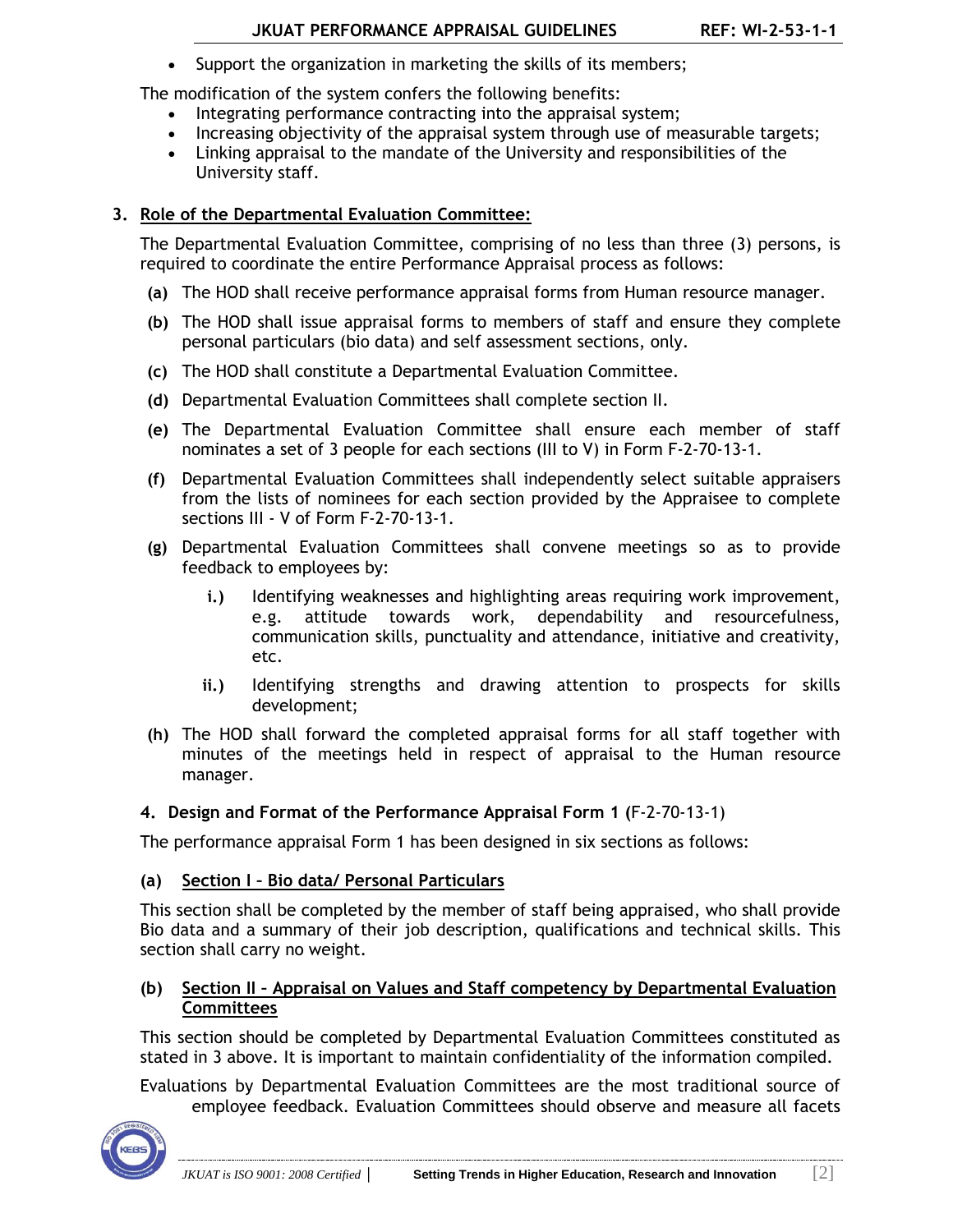of an employee's productivity with objective mind-sets to make a fair evaluation. General comments on unique traits, competencies or inabilities should be written in brief in the space provided at the end of each section.

There are 10 attributes in this section. The total for the section is 10%.

## **(c) Section III – Peer Evaluation**

This section should be completed by peers or persons within the same rank/grade as the person being appraised. Peers are often the most relevant evaluators of their colleagues' performance as they have a unique perspective on a co-worker's job performance. Peers are generally very receptive to the concept of rating each other, which presents significant contributions such as validity and reliability of the information provided.

Appraisees shall nominate three peers from which the Departmental evaluation committee shall independently select one. This section has seven attributes with a total score of 10%.

#### **(d) Section IV – Evaluation by Employees Working Below Rank of Appraisee**

This section shall be completed by employees working below the rank of the person being appraised.

Subordinate evaluation is sometimes referred to as the "Upward Appraisal Process" or "Subordinates Appraising Managers (SAM)". Subordinate evaluation is among the most significant yet controversial features of the 360-degree feedback as this group possesses unique, often essential perspectives which provide valuable data on the performance elements concerning managerial or supervisory behaviours and the interpersonal skills of managers/supervisors.

Confidentiality in this evaluation is extremely important as there is usually great reluctance, or even fear concerning the implementation of this rating dimension. Subordinates will simply not participate, or will give irrational or dishonest feedback, if they fear reprisal from their superiors.

Appraisees shall nominate three persons below rank of the appraisee from which the Departmental evaluation committee shall independently select one. This section has seven attributes with a total score of 10%.

#### (e) **Self Assessment – Section V**

The members of staff being appraised are required to state their strengths, outstanding contributions made to their Department/Division/Faculty and also provide general comments about the nature of their work.

The self-assessment section shall carry a total weight of 5% for all staff.

#### (f) **Section VI - Customer Evaluation for Non Academic Staff only**

This section shall be completed by people that receive services from persons being appraised. Those involved in the appraisal may include students, suppliers, sponsors, parents, collaborators, donors, staff or members of the general public.

This section has five attributes with a total score of 15%.

#### **(g) Student Lecturer Evaluation for Academic Staff only**

Customer evaluation for academic staff shall be based on the student evaluation done by the Directorate of Academic Quality Assurance. This student evaluation shall contribute 15%.